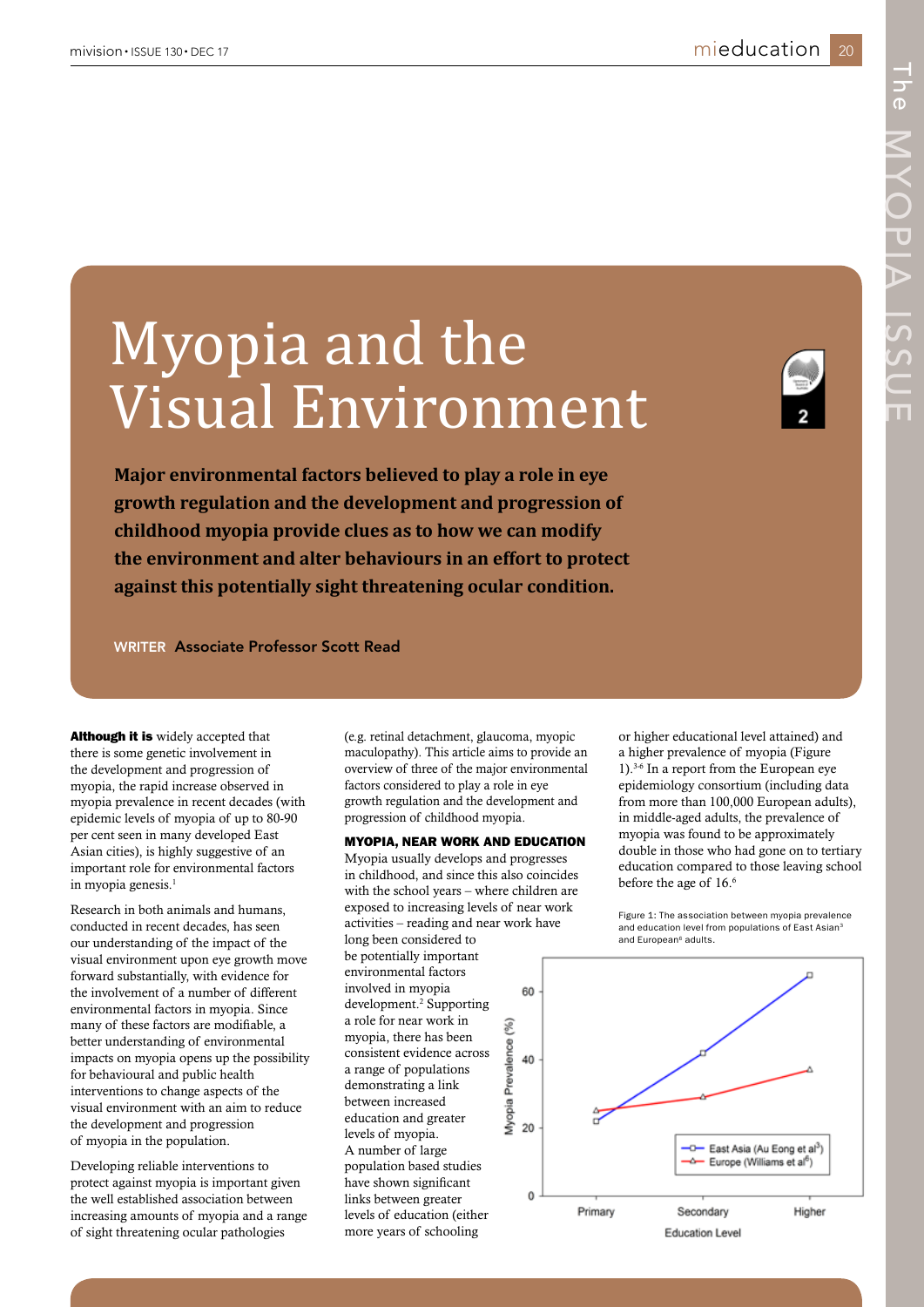Interestingly an interaction between genetics and education has also been reported from another large genetic study, with a substantially elevated risk of myopia observed in subjects exhibiting both a high level of education and a high genetic risk for myopia.4 The odds of having myopia associated with a combination of increased genetic risk and high education level (odds ratio of 51.3) was found to be substantially higher than the sum of genetics (odds ratio of 7.2) and education (odds ratio of 6.1) as risks on their own. There is also evidence that increased myopia prevalence is associated with better academic performance in school (i.e. school grades)7,8 and with attendance of academically selective schools<sup>,9,10</sup> further suggesting that more intensive schooling represents a risk factor for myopia. Supporting this notion, Morgan and Rose<sup>11</sup> suggested an association between high myopia prevalence and countries where children exhibit high academic achievement and high participation in after school tutorial classes.

While the exact mechanism linking myopia with increased education is still not established, there is a range of evidence suggesting that ocular changes associated with near work tasks (e.g. reading) could predispose those children with high near work demands to increased myopia risk. The ocular effects of accommodation (and other biomechanical ocular changes associated with reading tasks such as downward gaze), are known to lead to a range of optical changes (e.g. increased higher order aberrations, lag of accommodation) that may provide an optical stimulus to increased eye growth and hence myopia development and progression,12-14 given that animal research indicates exposure to hyperopic image blur can result in myopic eye growth.15

Furthermore, accommodation is also known to result in a number of shortterm ocular biometric changes, such as a transient axial elongation and a thinning of the choroid.16-18 Figure 2 illustrates the changes occurring in axial length and choroidal thickness with accommodation.18 Interestingly, studies examining these ocular biometric changes with accommodation have shown that myopic subjects appear to take longer to recover from these transient changes than do emmetropic subjects, suggesting potential differences in the biomechanical properties of the myopic eye.16,17 The structural ocular changes associated with accommodation could also provide a link between near work and myopia, given that choroidal thinning has been consistently associated with myopic eye growth in animal research.19 A longitudinal study of choroidal thickness in childhood has also

shown an association between choroidal thinning and more rapid axial eye growth, supporting a role for the choroid in the regulation of human eye growth.<sup>20</sup> Collectively, the cumulative effects of the optical and ocular biomechanical structural changes associated with near work could potentially predispose children engaged in long periods of intense close work to myopia development, however definitive evidence linking these changes with longer term myopia development and progression remains to be established. The fact that ocular changes associated with near work are transient does support the need for children to take regular breaks from intensive close work activities. Data from work $16-18$  examining these changes suggests that breaks of  $\sim$  5-10 minutes are required to allow these changes to dissipate.

"school-based outdoor interventions (aiming to increase outdoor time by 40–80 minutes a day) appear to significantly reduce the onset of childhood myopia..."

While the association between education and myopia could potentially be explained by a link between near work and myopia in childhood, research evidence linking patterns of near work activity with childhood myopia has not proven to be robust.<sup>21</sup> Although a Accommodation (um) number of studies, using questionnaires to quantify 15 children's near work 10 activities, have reported associations between 5 increased near work activity in childhood and Biometry with  $\mathbf 0$ greater myopia,9,22,23 other studies have failed to find  $-5$ such an association.<sup>24-26</sup>  $-10$ These inconsistencies Ξ. in research findings Change  $-15$ relating near work with myopia could suggest the involvement of other

factors aside from near

work (e.g. lack of outdoor activity) in the association between myopia and education, or alternatively, it may suggest that more sophisticated methods are required to quantify the complex nature of children's behavioural patterns of near work activities. It is worth noting that studies examining the link between near work and myopia in childhood have relied primarily upon questionnaires to quantify children's patterns of near work, which can be subject to recall bias. Recently, new methods for assessing near work have been developed using wearable range finding sensors (attachable to a spectacle frame), that have the promise to provide continuous, objective, quantitative measures of near work behaviours in children.<sup>27</sup> Future. research, using these detailed, objective methods of monitoring near work patterns, may assist to more definitively understand the role of near work in childhood myopia.

#### MYOPIA AND OUTDOOR ACTIVITY

The inconsistent findings from studies examining the link between near work and myopia have prompted researchers to turn attention towards the potential effects of additional environmental factors in myopia. This work has seen outdoor activity emerge in recent years as another important environmental factor associated with myopia.<sup>28</sup> A number of cross-sectional studies on children from a range of geographical locations have consistently reported a significant association between greater outdoor activity and a lower prevalence of myopia.7,29 Data from the Sydney myopia study examining over 2,000 12 year old Sydney school children, suggested that children spending

Figure 2: The changes in axial length (top, blue line) and choroidal thickness (bottom, red line) occurring during a short duration 3 D and 6 D accommodation task.<sup>1</sup> Note the significant eye elongation and choroidal thinning that occurs at the higher accommodation demand. Inset illustrates the topographical choroidal thickness changes in the macular region occurring with 3 D and 6 D of accommodation (note that cool colours indicate a choroidal thinning with accommodation).

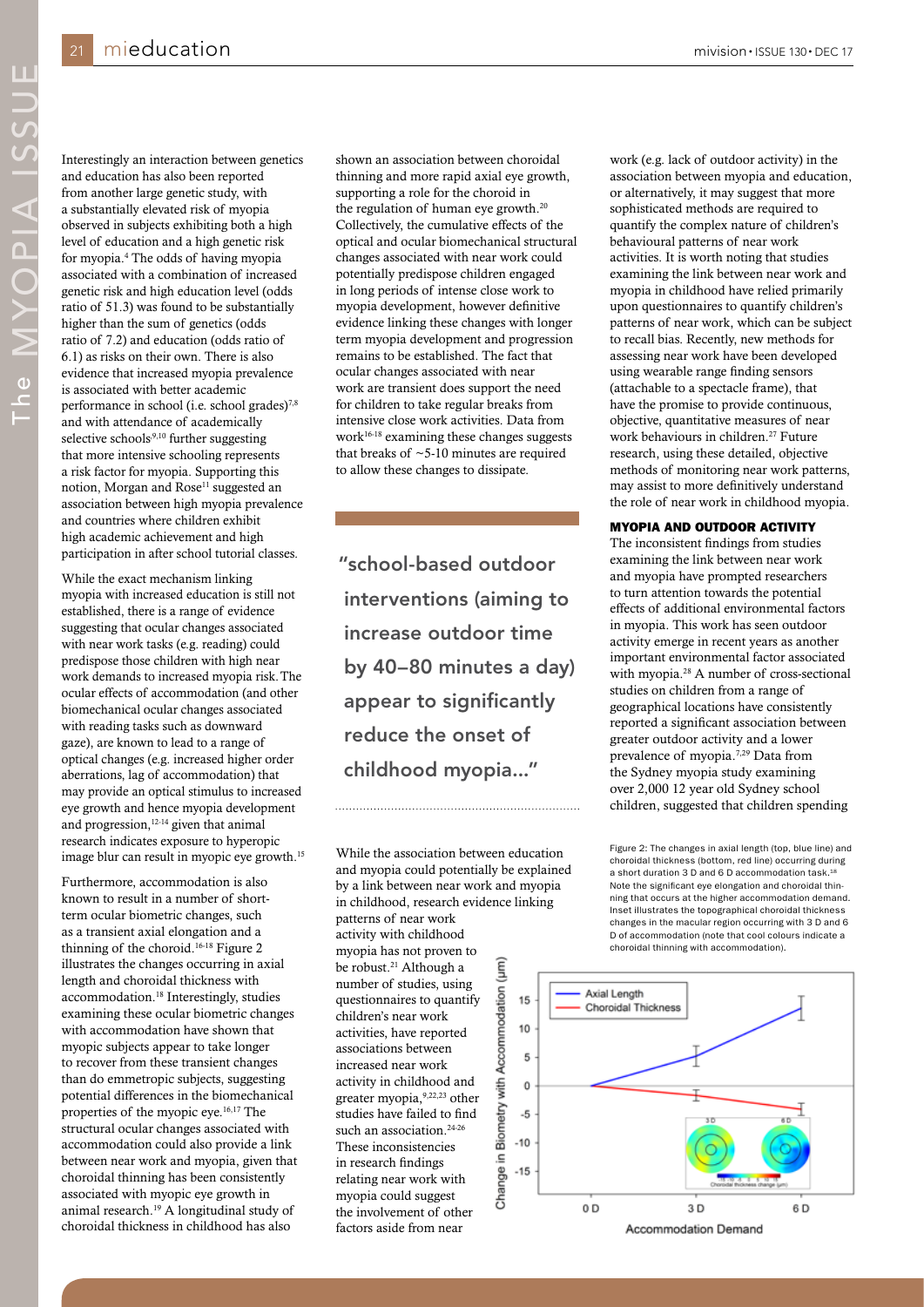

Figure 3: Axial eye growth in children habitually exposed to low (red line), moderate (green line) and high (blue line) daily light levels<sup>41</sup> (left). Note the significantly faster axial eye growth over an 18-month period in the children habitually exposed to lower average daily light levels. The average hourly daily light exposure of the children (collected using a wrist-worn light sensor worn for two, 14-day long periods by each child) in each of these three light exposure groupings is also illustrated (right).

more than 2.7 hours per day on outdoor activities exhibited a significantly lower risk of being myopic, even in those children performing high levels of nearwork.29 Reports from longitudinal studies have also shown that greater outdoor activity in childhood appears to significantly slow the onset of myopia development.30,31 The effects of outdoor activity on myopia progression however, has been less consistent. A number of studies have reported no significant association between outdoor time and myopia progression in childhood.32,33 However, a small number of studies have reported a significant association between greater outdoor time in childhood and slower myopia progression.23,34,35 Reports of seasonal variations in myopia progression, with slower progression in summer (where children have greater opportunity to spend time outdoors) compared to winter, also supports a potential protective effect of outdoor activities on myopia progression.36,37

In addition to observational studies examining the relationship between outdoor activity and myopia, a number of recent studies have also examined the impact upon myopia of interventions aimed at increasing children's outdoor time. These controlled trials have consistently shown that schoolbased outdoor interventions (aiming to increase outdoor time by 40-80 minutes a day) appear to significantly reduce the onset of childhood myopia compared to control groups.<sup>38,39</sup> He and colleagues<sup>39</sup> in a study of 1,903 Chinese children, found that children in the intervention group spending an extra 40 minutes per day on outdoor activities exhibited 9 per cent lower development of myopia over a three year period.

A recently completed outdoor intervention trial in Taiwan was reported at the 2017 International Myopia Conference. It showed that increased outdoor time at school recess each day significantly reduced both myopia onset and progression, in a population of 693 Taiwanese school children.<sup>40</sup> This recent finding of an outdoor intervention having an impact on myopia progression supports the potential for combining outdoor interventions with other myopia control interventions (e.g. spectacle, contact lens or pharmacological treatments) to further slow myopia progression.

"even with hats and sunglasses in place, outdoor light intensities are still substantially higher than indoor light levels and are likely to be beneficial"

Although there is strong evidence that increased outdoor activity appears to protect against the development of myopia in childhood, the exact mechanism underlying these protective effects of

outdoor exposure in the human eye are less well understood. Compared to indoor environments, outdoor activities typically involve exposure to higher light levels, greater physical activity, and may also involve less exposure to image blur and less near work activity. To examine some of these factors involved in the protective effects of outdoor activities, our research team recently conducted a study examining longitudinal changes in eye growth and objective measures of light exposure and physical activity (collected using wearable sensors) in a group of Australian children.<sup>41</sup> Findings from this study demonstrated that faster axial eye growth (and hence greater risk of myopia development and progression) was significantly associated with habitual exposure to low daily light levels; i.e. less daily exposure to bright outdoor light (Figure 3). Over an 18 month period, children habitually exposed to low amounts of outdoor light each day were found to exhibit ~0.1mm faster axial eye growth, which is equivalent to approximately 0.3 D more myopic shift in refractive error in this group. In contrast to the association with light exposure, eye growth did not exhibit a significant association with objective measures of physical activity. Our analyses also indicated that there was no significant effects of near work activities upon axial eye growth in this population, suggesting that the association between outdoor light exposure and axial eye growth wasn't simply due to less near work activity in those spending more time outdoors. These results suggest a role of outdoor light exposure (and not physical activity) in the protective effects of outdoor activities in childhood myopia. Our findings suggests that spending less than 60 minutes a day in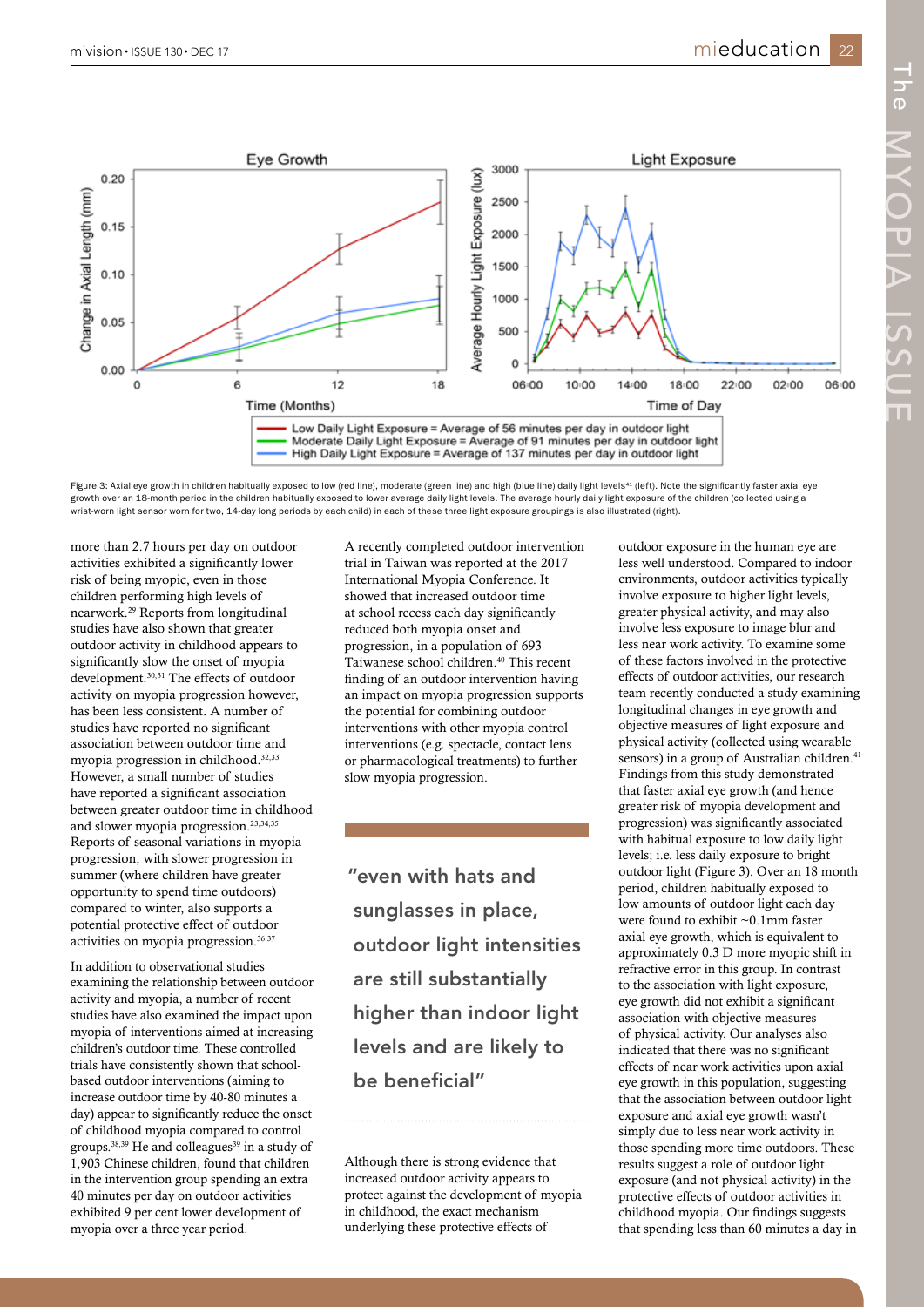The MYOPIA ISSUE

outdoor light conditions is likely to increase the risk of myopia development, and that approximately two hours of outdoor light exposure per day is required to protect against myopia development. Although these findings support an important role for outdoor light exposure in myopia, further research is required to understand the optimum pattern of outdoor exposure required to protect against myopia, in terms of duration, frequency and daily timing, and also to determine whether exposure to certain wavelengths of light are more important than others.

Studies of experimental myopia in animals also support a role for light exposure in the protective effects of outdoor activity, since exposure to bright intensity light has been shown to prevent the development of experimental myopia in animals. $42,43$  These studies also suggest that the mechanism underlying light mediated myopia prevention involves light induced release of retinal dopamine (a neurotransmitter known to inhibit ocular growth), since drugs that block the effects of dopamine also appear to block the protective effects of bright light on experimental myopia in animals.44 Animal studies also suggest that the protective effects of bright light on myopia development do not require ultraviolet (UV) light exposure, since high intensity lights that do not include UV wavelengths still protect against the development of experimental myopia.42

In our study of light exposure in Australian children, the use of UV protection strategies (e.g. the use of hats and sunglasses) was not different between myopic and non-myopic children, and did not appear to be related to axial eye growth. From a clinical perspective, this suggests that the use of UV protection by children should still be encouraged when outdoors. The intensity of outdoor light also means that even with hats and sunglasses in place, outdoor light intensities are still substantially higher than indoor light levels and are likely to be beneficial.

## MYOPIA AND THE URBAN ENVIRONMENT

A consistent finding in studies of childhood myopia has been that myopia prevalence tends to be significantly greater in children living in urban areas, compared to children living in rural areas.<sup>45,46</sup> In a population based study of teenage school children in China, He et al<sup>44</sup> reported a myopia prevalence of 50 per cent for children in urban regions compared to only 33 per cent for children in rural locations. There is also evidence that myopia progresses more rapidly in children living in urban environments $45,47$  with the myopia progression of children in rural

Figure 4: Association between home size and spherical equivalent refraction of children living in Hong Kong.<sup>50</sup> Note the significantly more myopic refractive error in children living in small homes, compared to those living in large homes.

areas of China reported to be approximately half that of Chinese children living in urban environments.45 While differences in the pattern of myopia prevalence and progression between urban and rural regions could be driven by

differences in near work and/or outdoor activities between these regions, there is also the possibility that additional environmental factors associated with the urban living environment may further increase the risk of myopia in these locations.

Zhang and colleagues<sup>48</sup> examined factors associated with myopia in children in urban and rural China, and found that the population density in which the children were living was significantly associated with a greater prevalence of myopia, and this association appeared independent of near work and outdoor activities. Similarly, data from the Sydney Myopia study also reported an independent association between population density and myopia, with children living in inner city areas exhibiting a 2.2 times greater risk of myopia compared to children living in outer suburban areas.49 Data from this study also indicated a significant association between housing type and myopia, with children living in apartments exhibiting a significantly higher prevalence of myopia (compared to children living in detached houses and terrace houses) after adjustment for confounders such as ethnicity, near work and outdoor activities. Recently, Choi and colleagues<sup>50</sup> also reported a significant association between population density and axial length and refractive error in a population of 1,075 children living in Hong Kong, with longer axial lengths and more myopic refractive errors associated with a higher population density. Interestingly, axial length and spherical equivalent refraction were also significantly associated with home size, with children living in smaller homes having significantly longer eyes and more myopic refractive errors compared to children living in larger homes (Figure 4). It was hypothesised that this association may be driven by an increased likelihood of exposure to hyperopic image blur in smaller confined living spaces.



"it is highly likely that it is the interaction between multiple environmental factors (with additional genetic contributions) that ultimately leads to myopia development in the human eye"

While these studies suggest that factors associated with the urban environment appear to be linked to increased myopia risk (independent of near work and outdoor activities) it is important to note that the majority of these studies are cross-sectional in nature, and so causality between these factors and myopia development and progression remains to be established. Longitudinal studies, comprehensively quantifying the environment and children's activities, are required to better understand these associations. Further research is also required to understand the mechanisms underlying these associations and to more precisely define the specific aspects of the urban environment that impact upon myopia. These findings however do appear to open up the possibility in the future for urban planning and design to potentially be modified in order to limit the myopiagenic effects of urban living environments.